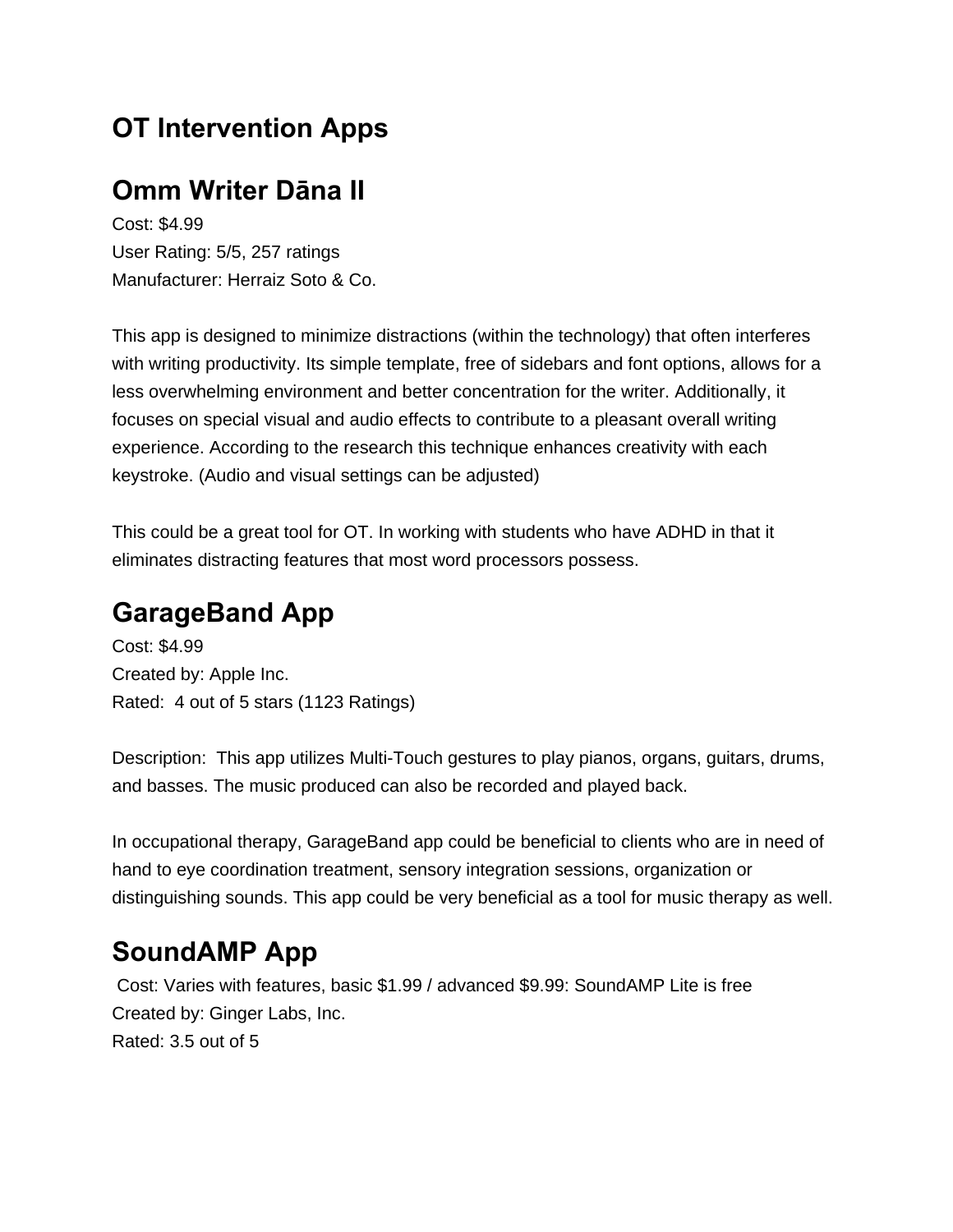Description: Sound amplifier and recorder. Allows the device to act as an assistive listening deviceNeed to use earbuds or headphones with app.

OT Professional Use: Good to recommend to persons who are hearing impaired.

# **Intro to Letters App**

Cost: \$4.99 Created by: Montessorium Inc.

Rated: 4 out of 5 stars(36 ratings)

Description: Learn to trace, read, write and record letter sounds, names, and phonograms.

An occupational therapist could use this app to teach sequencing, auditory learning, distinction of language for the hearing impaired, memory skills, simultaneous learning of visual and auditory language and hand to eye coordination. This app could be very beneficial for speech therapy too with its components of word enunciation and recording properties with play-back.

# **AlphaBaby Free App**

Cost: Free Created by: Laura Dickey Rated: 4 out of 5 stars

Description: AlphaBaby Free allows you to interact with letters and shapes by recording your own voice to say the alphabet. You may also upload sounds and pictures to the app and record your voice for captions.

Using AlphaBaby would benefit children who are non-verbal by encouraging them to interact with the app by hearing their own voice. It would also help children who are having difficulty learning their alphabet and shapes.

# **TapToTalk App**

Cost: Free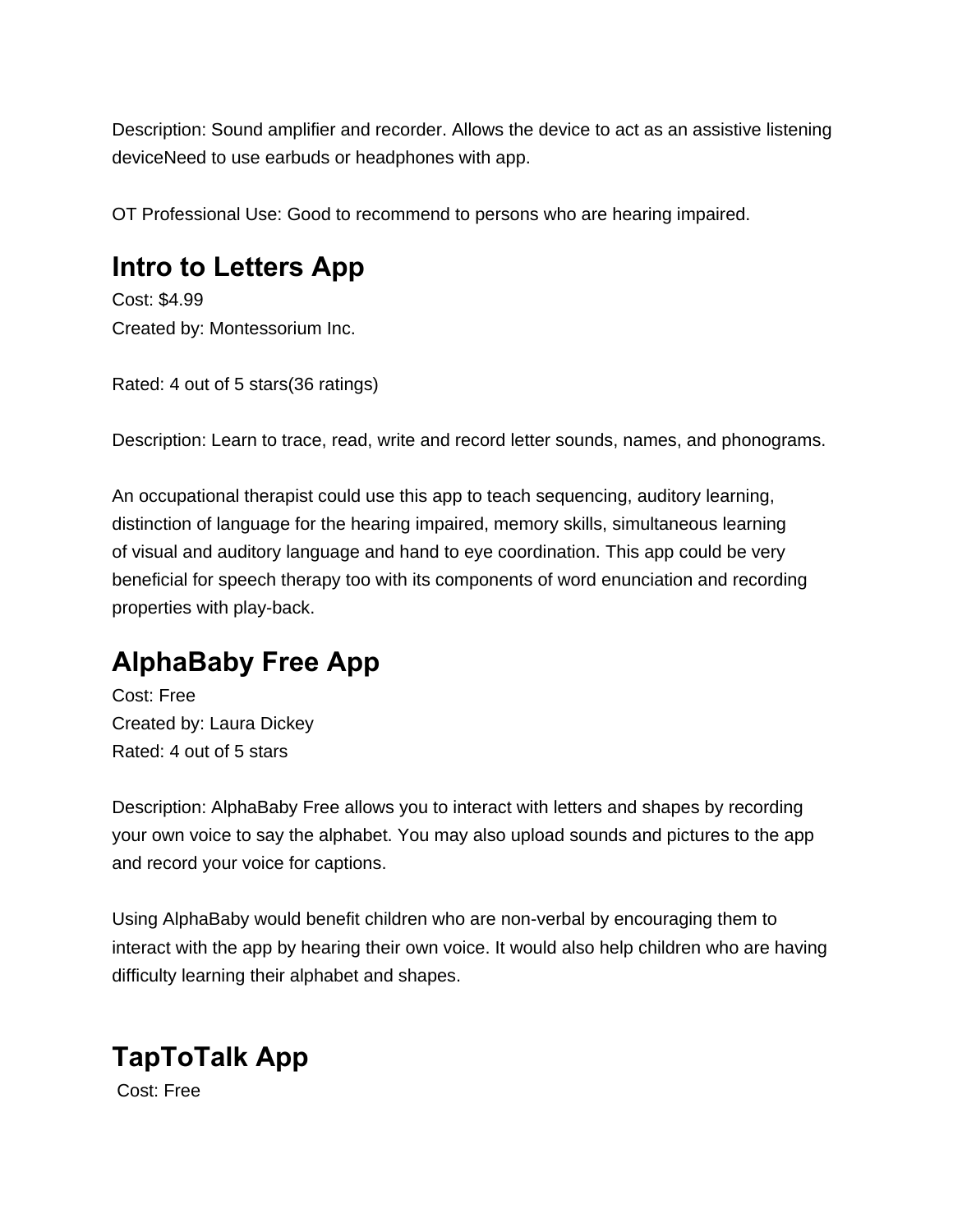Created by: Assistyx LLC Rated: 4.5 out of 5 stars

Description: TapToTalk is an app created to act as an augmentative and alternative communication device. One can choose from an album of pictures, tap the picture and TapToTalk speaks. This app allows you to add your own pictures and record your own voice also to make it more client-centered. Occupational therapists may utilize TapToTalk with individuals with autism, down syndrome, cerebral palsy, and others with speech delays. This app will allow the client to effectively communicate with the world around them.

#### **Scene Speak App**

Cost: 9.99 Created by: Good Karma Applications, Inc Rated: 5 out of 5 stars (14 ratings)

Description: Scene Speak provides a framework on the iPad to create visual scene displays. This application allows images to include active "sound areas" that can be selected and used as a means of communication. Images then can added into "books" by theme or area of interest.

Scene Speak is a wonderful communication tool for those with Autism, Aphasia, Apraxia, developmental disabilities or anyone wanting to enhance receptive language or visual memory.

## **Autism/DTT Color App**

Cost: 14.99 Created by: By ZBobbApps.com Rated: 5 out of 5 stars (7 ratings)

Description: Dr. Gary Brown's Autism/DTT Color App uses Discrete Trial Training (DTT) to help your child learn the basic colors. DTT is the primary teaching method used in Applied Behavior Analysis (ABA) to teach numerous pre-academic and social skills to children with autism. This app can be used to teach colors to children with autism, attention deficit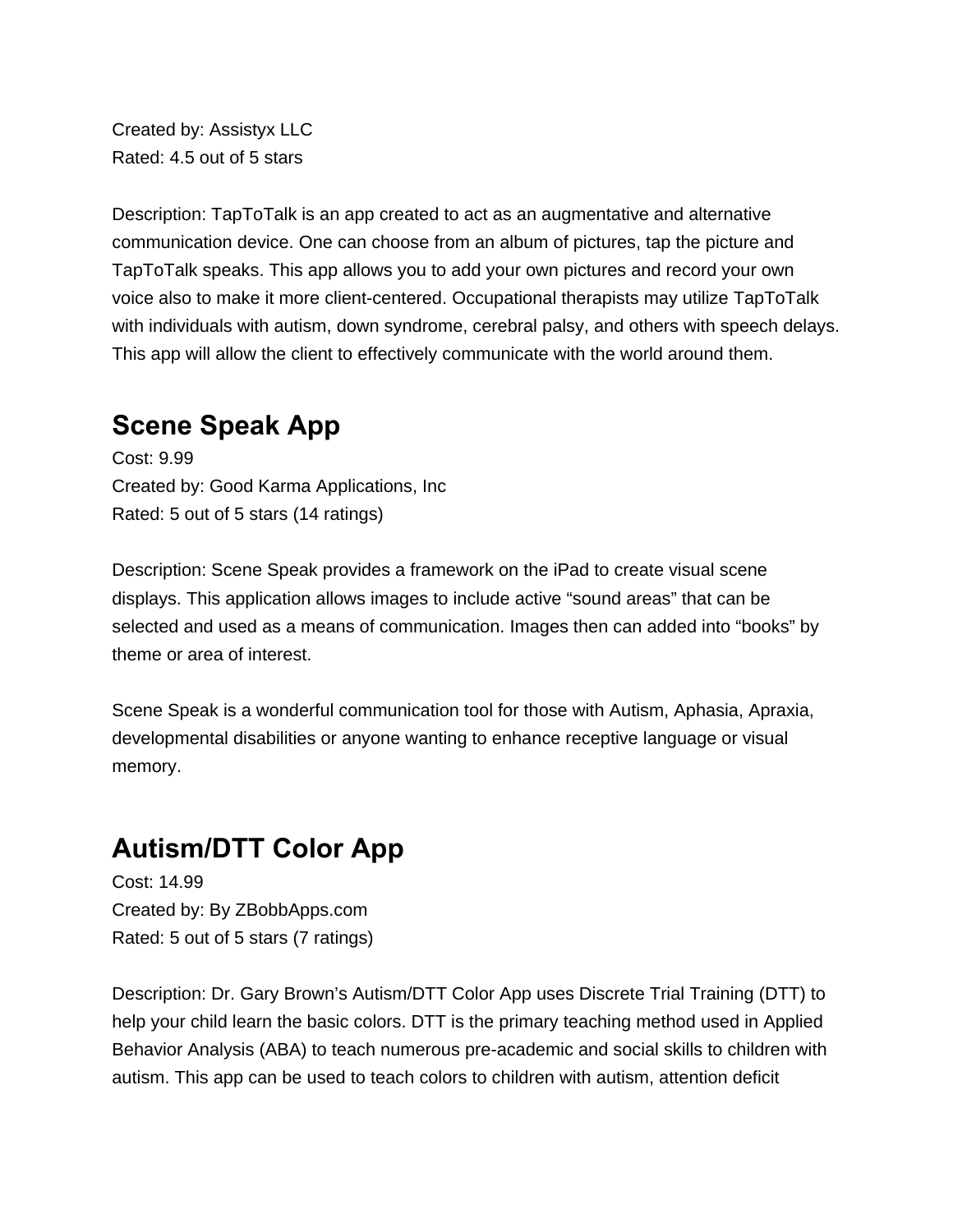disorder (ADD), attention deficit hyperactive disorder (ADHD), or any child who has trouble staying on task.

## **AutismXpress App**

Cost: Free Created by: StudioEmotion Pty Ltd

Description: This app allows the user to browse and select different feelings from the screen of facial expressions.

This app is great for children with autism who need help recognizing and communicating their feelings with their caregivers, teachers, or friends.

# **Sosh**

Cost: \$39.99 Created by: Mike Bowers Ph. D. Rated: 4.5 out of 5

 Description: Sosh is a social application that was designed to assist people with Asperger's Syndrome navigate social context. Sosh is subdivided into 5 catagories: Relate, Relax, Regulate, and Recognize. Includes a journal, goals area, to-do list, behavioral tracking area, voice meter, interest log, shredder (for negative thoughts and feelings), and an idioms dictionary (called What Did That Mean). It also has a facial expression gallery.

OT Professional Use: Good for Asperger's Syndrome, high functioning Autism, ADHD, TBI, and any other conditions in which social regulation might be a problem.

# **Pillboxie App**

Cost: \$1.99 Created by: Jared Sinclair Rated: 4.5 out of 5 stars

Description: Pill Reminder app. uses visual icons and a calendar to plot times during the day that one should be taking their medicine.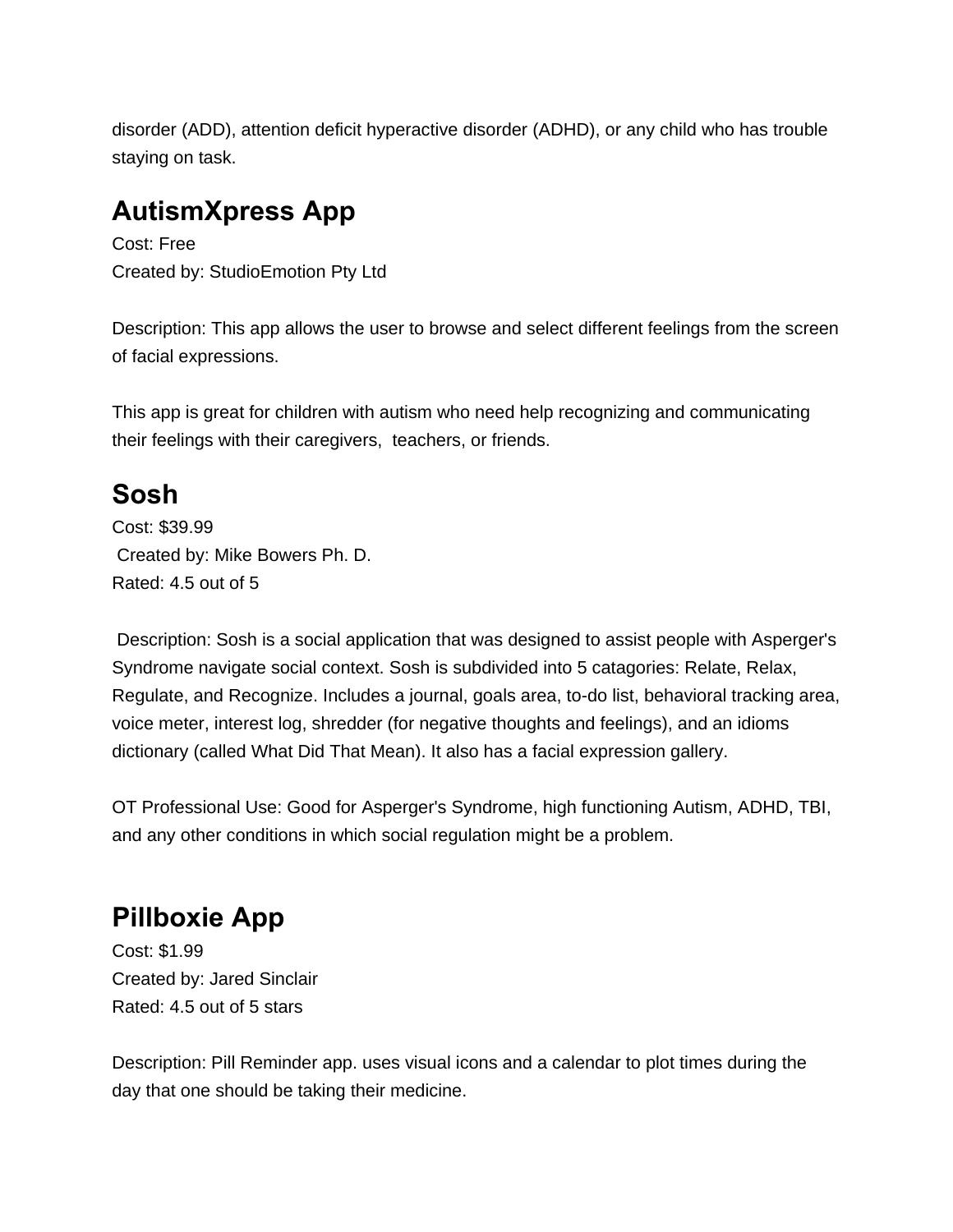OT Professional Use: Good to introduce to clients (and their care-takers) with memory deficits (e.g. clients with Alzheimer's), and/or global cognitive deficits.

#### **GoMeals App**

Cost: Free Created by: Sanofi-Aventis U.S. LLC. Rated: 4 out of 5 stars

Description: Three apps combined into one where an individual can track the foods eaten for the day and search their nutritional information. One can browse a list of menu items at restaurants to select the healthiest plate. This app also features a restaurant locator. This app is especially great for those with diabetes to help manage their sugars. It tracks food intake and lists nutritional information (such as carbs, sugars, etc) of each food.

This app can also be used in OT practice with those needing help with meal planning and weight loss.

# **Easy-Bake Cupcakes App**

Cost: Free Created by: Hasbro, Inc. Rated: 4 out of 5 stars

Description: Easy-Bake Cupcakes is an app designed to let you make, bake, decorate, eat, and share virtual cupcakes. The app gives the user options of batter, icing, decorations, & tablecloths.

Occupational therapists may use this app as an intervention in pediatrics to help with sequencing steps or just for fun.

# **Go Bubbles Lite App**

Cost: Free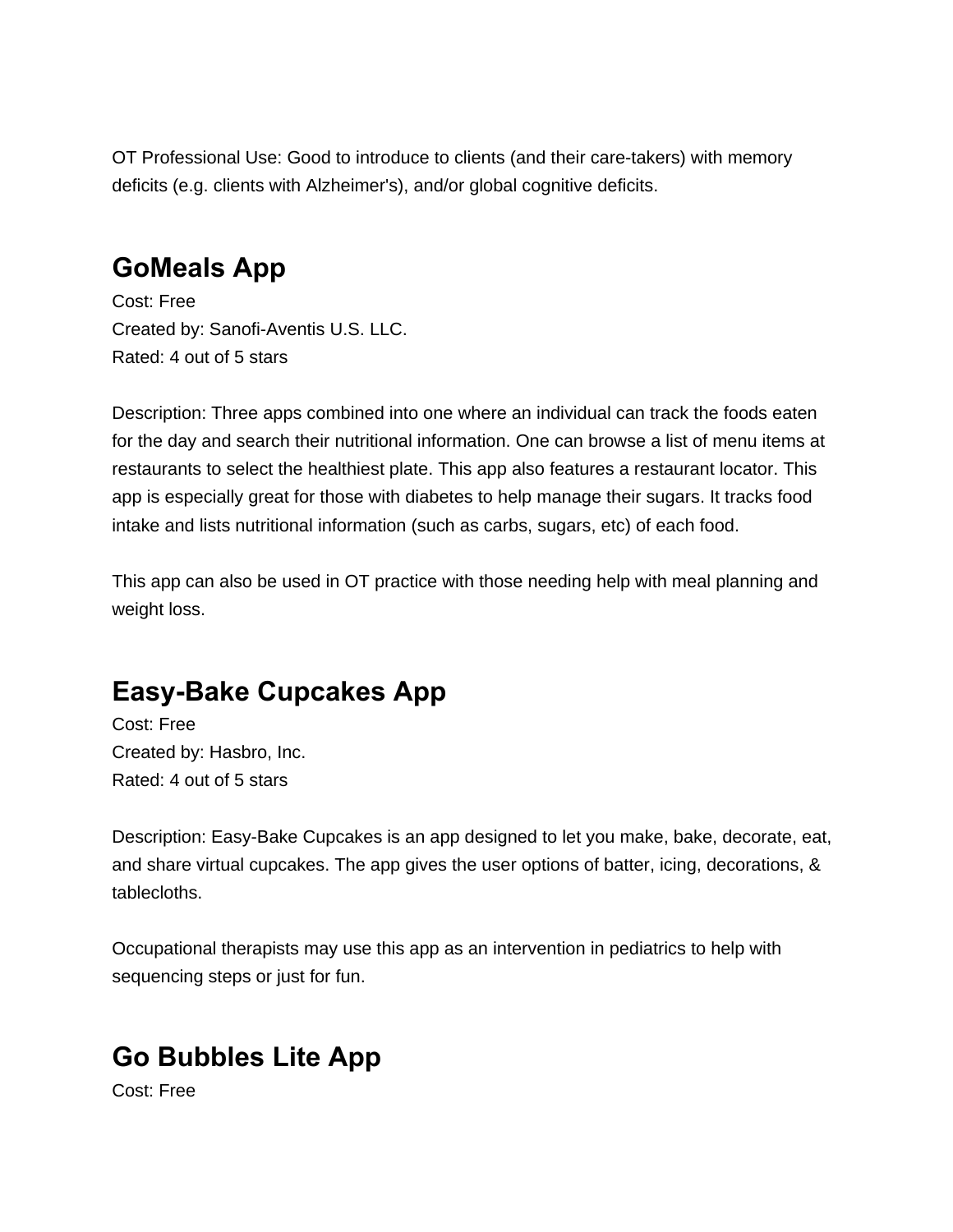Created by: SuperKiddoStudio Rated 4 out of 5

Description: Go Bubbles Lite allows the user to create, pop, or simply watch the bubbles float across the screen. Occupational therapists could incorporate this app into their interventions to increase fine motor control or could use it as a fun reinforcer activity.

## **Pictorial**

**Cost:** Free **Manufacturer:** Pictorial HD **Rating:** 4+

*Pictorial* is a game like app that allows users to find hidden pictures in three different story lines: Night City, Arctic, and Treasure Island) much like connect the dots. This app features 30 levels, 10 in each story line.

This app would benefit the pediatric population in occupational therapy in that it involves spatial recognition and reasoning as well as fine motor control. An abidance of levels allow for easy upgrading or downgrading for activity demands.

#### **Pirate Treasure Hunt**

**Cost:** Free **Manufacturer:** Education Services Australia **Rating:** 4+

**Description:** The user needs to complete eight challenges in order to find the treasure, and the challenges are math and reading related. The user completes the challenges using strategies, problem solving, literacy, and math skills. This app is a fun and interactive way for the child to improvetheir reading, writing, and math skills. This app includes a variety of problem types which focus on spelling, shapes, visual cues, word knowledge, addition of numbers, and time.

**Rationale:** This app is extremely beneficial to the user through using visual motor skills, fine motor skills, following directions, following tasks, visual memory, and sequencing. The child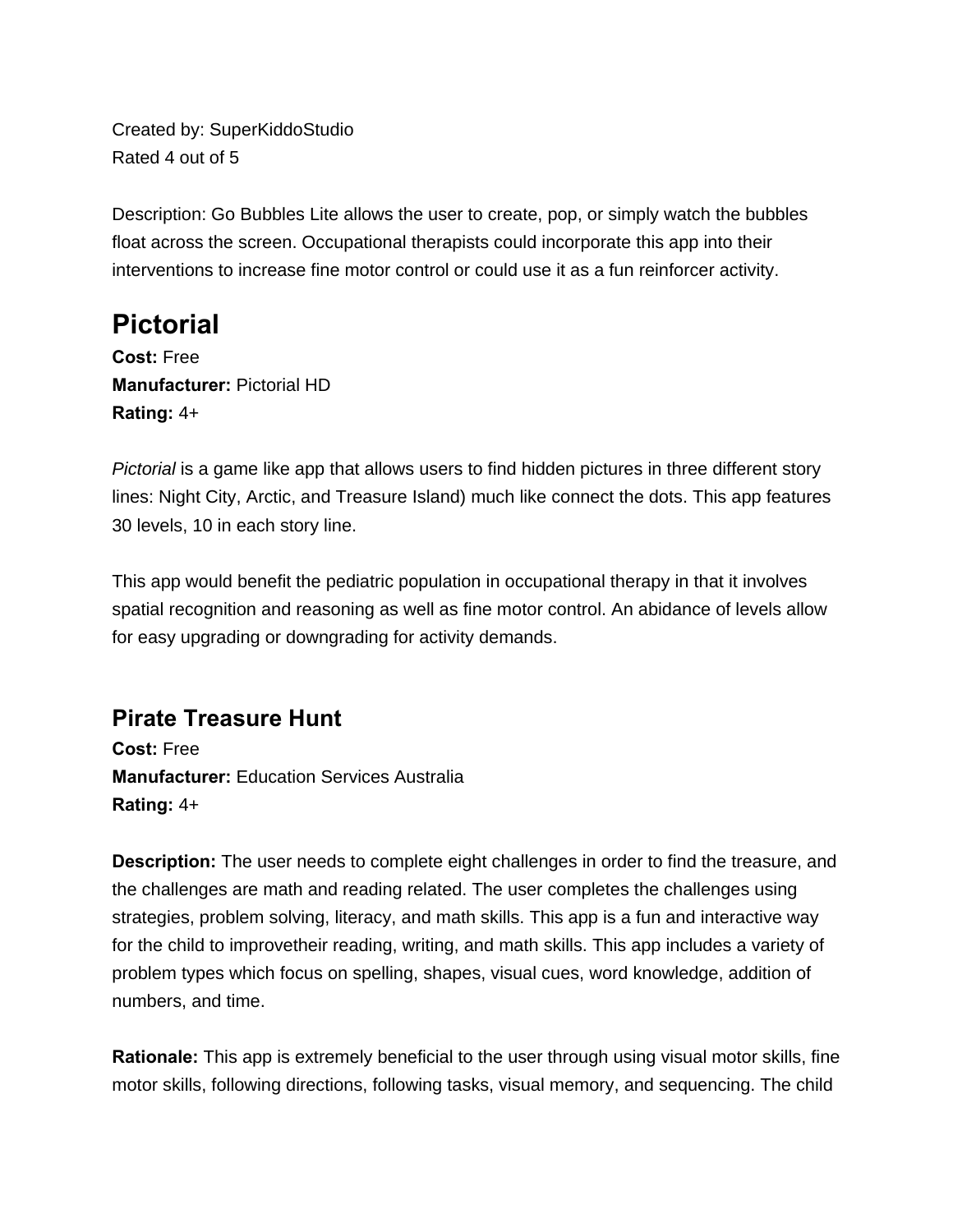may not even realize they are using any specfic skills because it is a fun and interactive intervention. This app can enhance a child's problem solving, reading, literacy, and math skills.

**First Then Visual Schedule Cost:** \$9.99 **Manufacturer:** Good Karma Applications **Rating:** 4+

**Description:** This app is designed to give positive behavior support to children with autism, communication deficits, developmental delays, or individuals who need a structure or schedule in their life. This app allows the user to organize their daily schedules. The schedules can be edited, added to, or personalized. For children with autism they can serve as reminders for simple ADL activites they need to accomplish for the day.

**Rationale:** This app can help children with autism or cognitive impairments stay organized on a day by day basis. The schedules can be organized to have pictures taken of their own items such as a toothbrush, shower, toilet to enhance independence. The app also has a recording device for the user to record their voice telling themselves what to do at a certain time of the day. This app is beneficial for a child who has problems staying on their day to day tasks.

#### **Grace**

Cost: \$37.99 Manufacturer: Steven Troughton-Smith Rating: 4+

**Description:** Non-speaking, simple exchange picture system developed for people with autism to communicate. The user can select the box they want and make a selection on a box in order to formulate a sentence. This app would be beneficial for children who have problems expressing their needs and wants verbally.

**Rationale:** It could be used as a communication device for children with autism who are non-verbal to express their needs. This app enables the child to independently participate socially. This can help them formulate sentences and express themselves.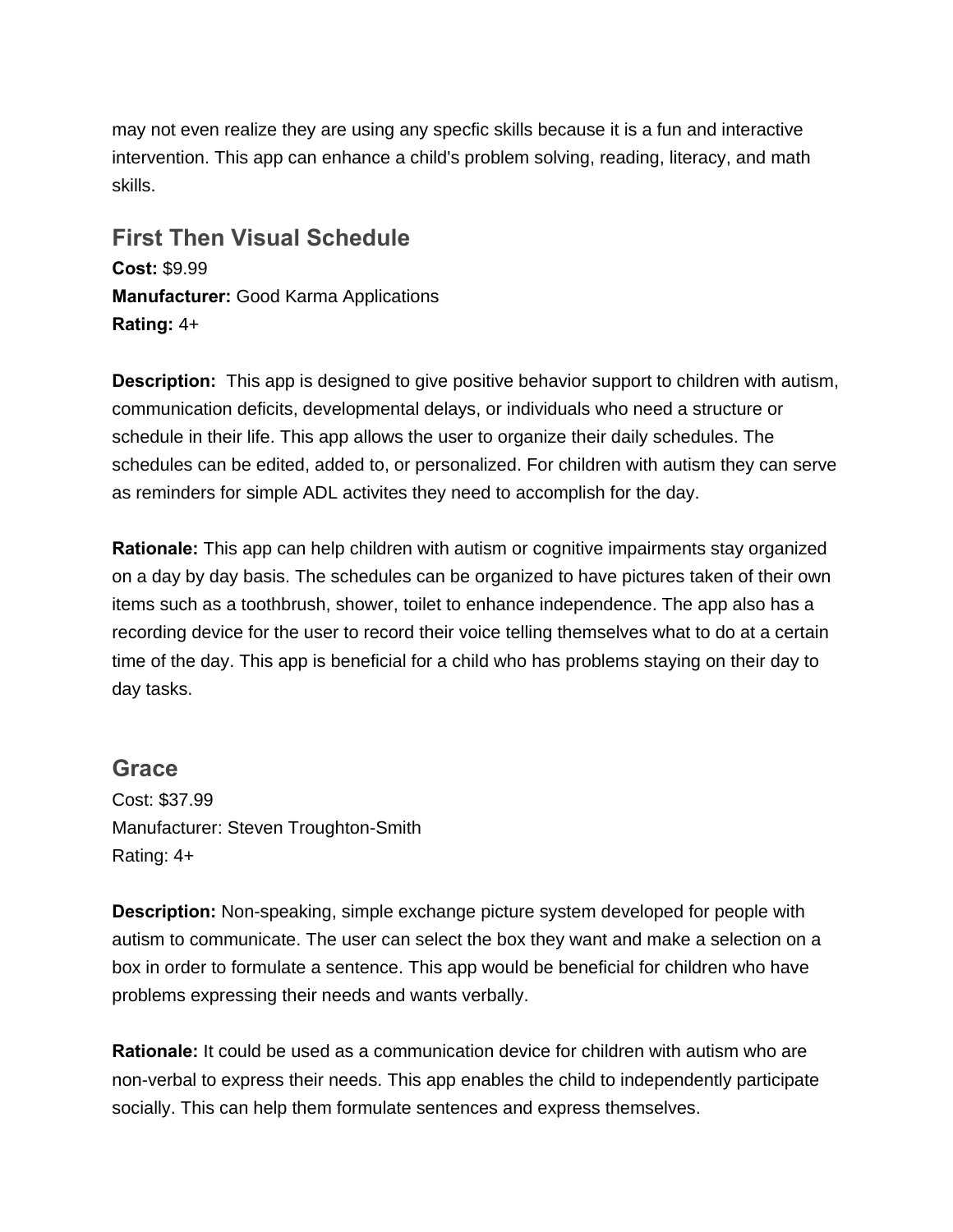**Dexteria Cost:** \$4.99 **Manufacturer:** BinaryLabs. Inc **Rating:** 4+

**Description:** Set of therapeutic hand exercises that improve fine motor skills and handwriting readiness in children and adults. This app can help improve strength, function, control, and dexterity for the user due to the specific exercises.

**Rationale:** Can be used to measure strength, control, and dexterity. This will help improve fine motor skills over time and can track the progress of the client. This app can also help improve handwriting and spelling for children.

**Proloquo2Go Cost:** \$189.99 **Manufacturer:** AssistiveWare **Rating:** 4+

**Description:** Provides a full-featured augmentative and alternative communication solution for people who have difficulty speaking by using text-to-speak voices, symbols, and word prediction.

**Rationale:** It can be used as an augmentative communication for those who have difficulty speaking. It is easy to use and affordable.

# **TapToTalk**

**Cost:** Free **Manufacturer:** Assistyx LLC **Rating:** 4+

**Description:** Turns your iPhone, iPad, or iPod touch into an augmentative and alternative communication device by just tapping a picture.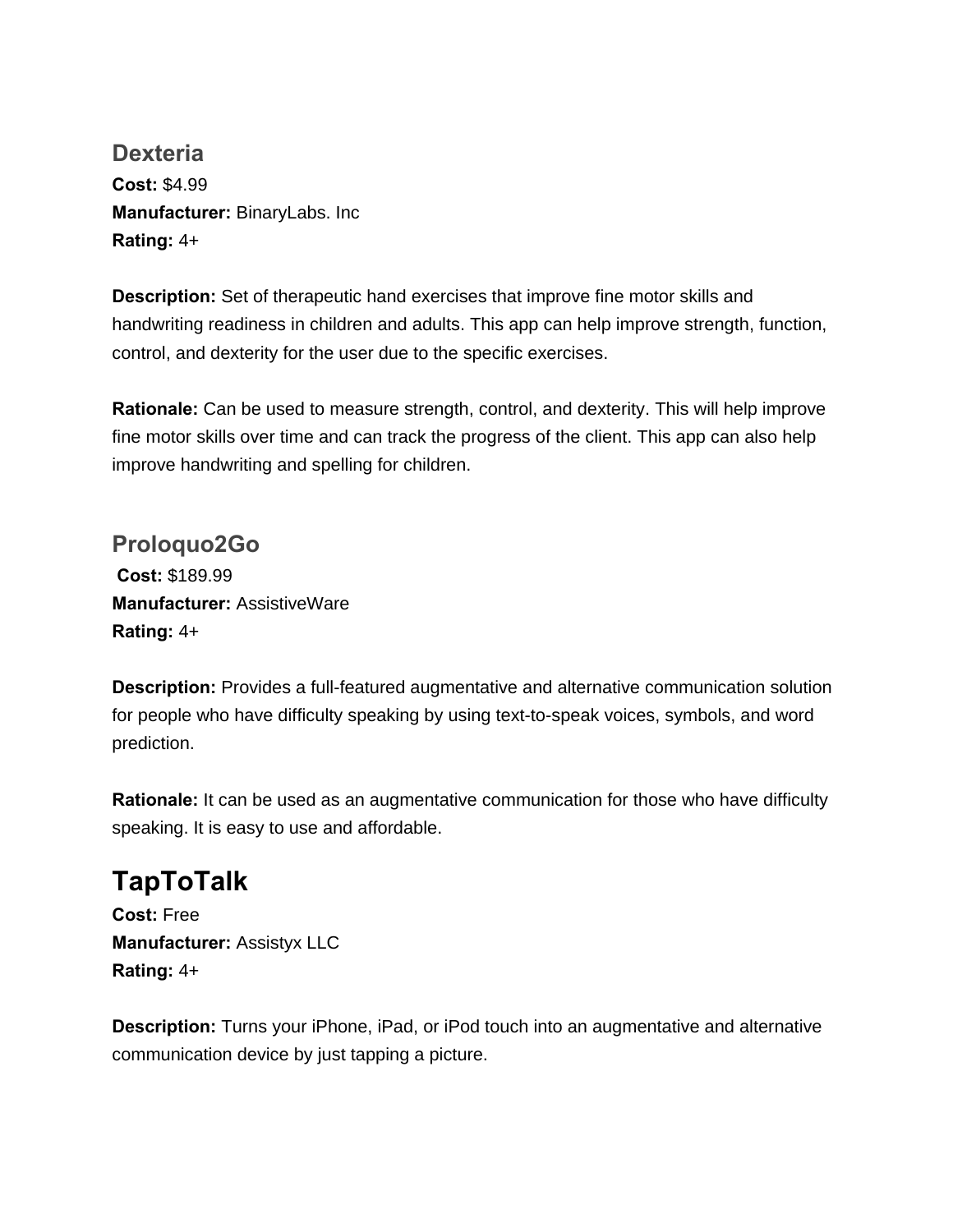**Rationale:** It gives a non-verbal child the ability to express his or her needs.

#### **Dots for Tots**

**Cost:** Free **Manufacturer:** SID Sp. z o.o. **Rating:** 4+

**Description:** Teaches children animals, shapes, letters, and numbers all while they think they're just playing. Children use their fingers to trace the dots and the dots form an image.

**Rationale:** This app is perfect for working on fine motor skills with children. It can also be used to improve visual-motor skills. It is also a great learning tool.

**Magic Shoes Cost:** \$1.99 **Manufacturer:** New Bricklyn **Rating:** 4+

**Description:** Gives step by step instructions and visual cues for children learning to tie their shoes. The video instructions allow for increase independence and there are different themes for boys and girls. The video gives different techniques that kids can use, and this app makes it fun for children to learn the strategies of shoe tying independently.

**Rationale:** This app can be utilized by a child who needs help with shoe tying. This will enhance visual, hand-eye coordination, fine motor skills, weakness, and problem solving. The child can strategize on the technique that best fits their need. This app is based on a task that kids need utilize everyday.

**Sym Trend ADL Cost:** \$10.99 **Manufacturer:** Symtrend, Inc. **Rating:** 4+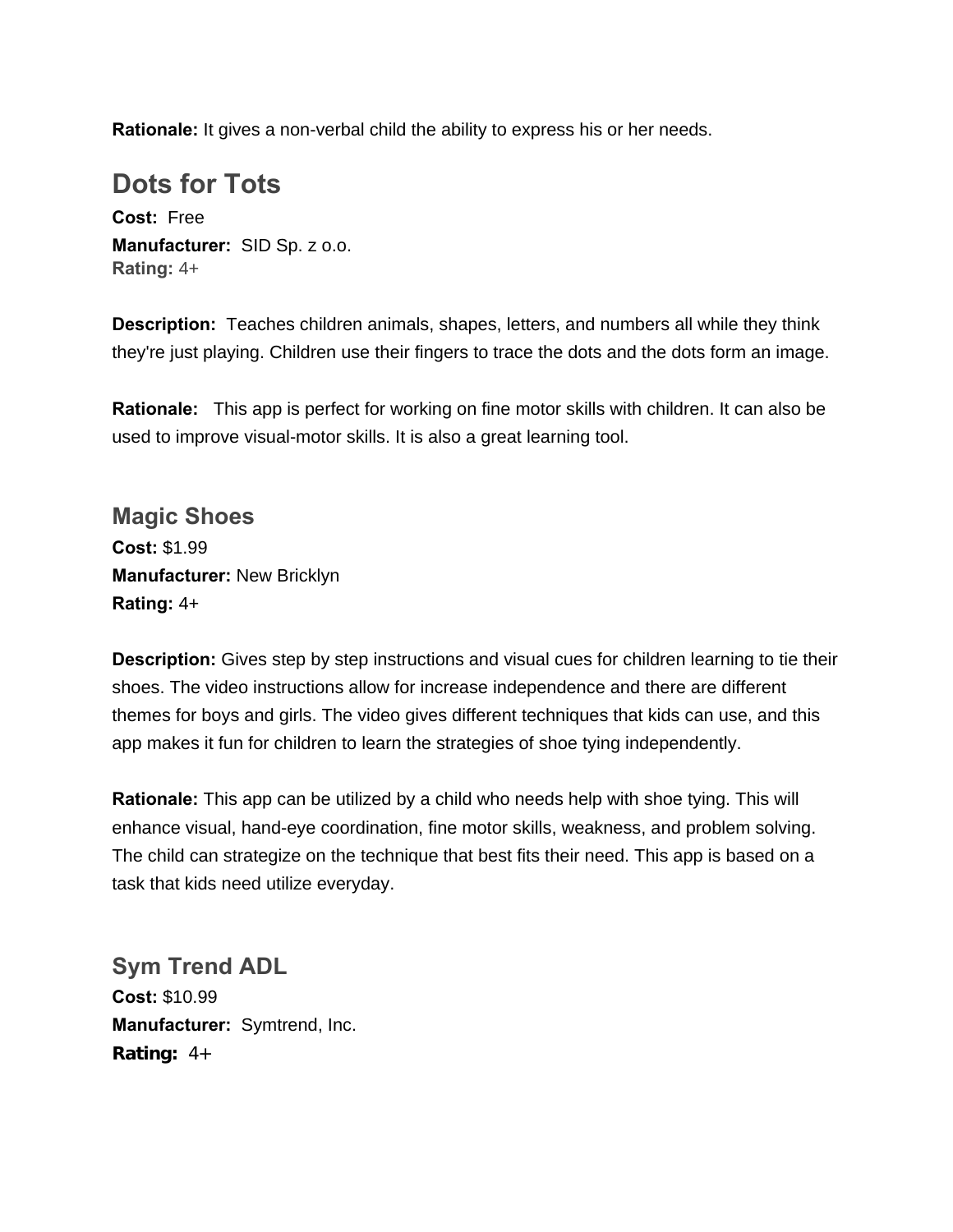**Description:** This app allows the user to record activity of daily living (toileting, dressing, eating, grooming, and sleeping) skills/behaviors, sources of the problems, and the consequences of resisting to do ADL tasks. It uses heath logs and checklists to track behavior or set reminder alerts for many different activities of daily living (ADLs). This app will track stressors, environmental conditions, and a tantrum dates and lengths.

**Rationale:** This app will allow therapists to keep track of context of specific ADL activities and how children respond or participate in that context. It will alert the therapist to what context is the best to structure therapy around for the best outcome and which context provokes the child.

# **Occupational Therapy Spanish Guide**

Manufacturer: Mavro Inc.

Reviews: No reviews yet

Description: This tool allows therapists who aren't fluent in Spanish to communicate with those who do. Some of the topics covered include: Admission, expression and commands, neurological factors, pain assessment, movement and motor, staircase instructions, family discusssion, bathroom instructions, eating instructions, dresssing and clothing, and a color test.

OT Relevance: This allows occupational therapists to communicate and gain vital medical information from their clients.

# **Shape Builder**

C**ost:** Free

**Manufacturer:** Darren Murtha

**Reviews:** 4/5 stars based on 13,380 reviews

**Description:** This includes 15 puzzles as a way to see if you would like to purchase the full version. Each puzzle includes 5 to 10 pieces that are

assembled on top of silhouette puzzle. When all the pieces are put together, the object is then revealed and the name of the object is said by Jill Dews, a licensed speech therapist.

**OT Relevance:** This would be a great intervention tool for therapists addressing cognition and fine motor skills. In addition, the puzzles expose children to new music, the alphabet, animals, and new instruments which would provide a child with a sensory experience. **Voice4U**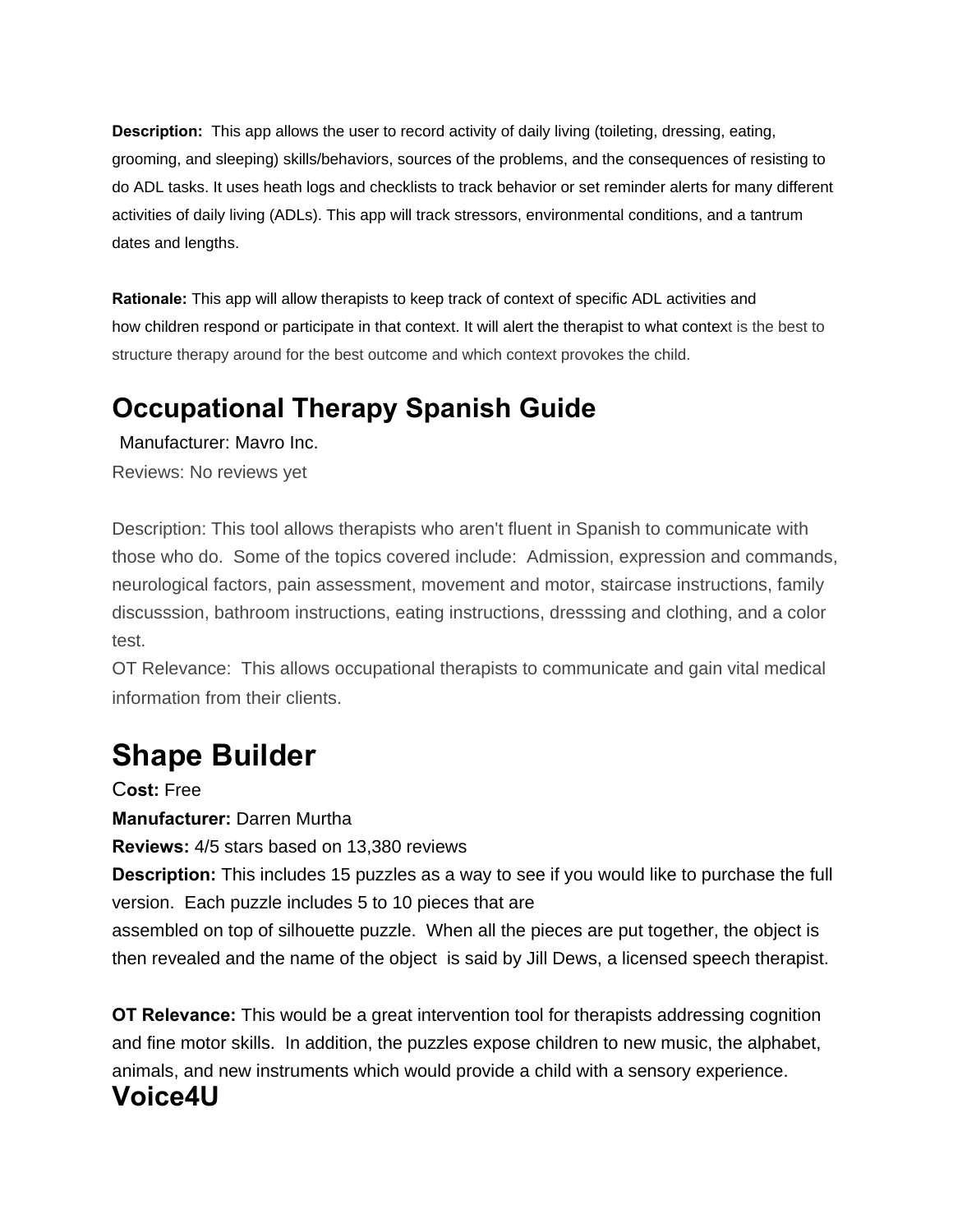**Cost:** \$29.99 **Manufacturer:** Spectrum Visions **Reviews**: 4/5 stars

**Description:** A library of picture and voice prompts (for individuals with speech difficulties.Can download your own photos and audio prompts.

**OT Relevance:** Very flexible augmentative communication app. The ability to personalize would enhance usability for clients with decreased cognition, memory, & perceptual problems.

## **Speak it!**

Cost: \$1.99 Reviews: 3.5/5 stars Manufacturer: John Stefanopoulos

**Description:** This application allows you to copy emails, documents, PDF files, and web pages, paste them into Speak it! and have the text spoken back to you. This application even allows you to create the same quality audio files of the text to speech which can then be emailed to anyone of your choice. In addition, the voices can be an American Male, American Female, British Male, or British Female

**OT Relevance:** This is a great application for therapists to use as an intervention tool for individuals with functional use of their hand or hands, but they are unable to speak or make their thoughts heard. Therapists could use this tool to help disabled individuals communicate efficiently with others so that they can feel like that are being heard.

## **iReward**

**Cost:** \$4.99 **Manufacturer:** Grembe, Inc**. Reviews: 4.5/5 stars** 

**Description:** Behavioral management reward system. Allows you to post a picture of a reward and give stars for behaviors that will win the reward.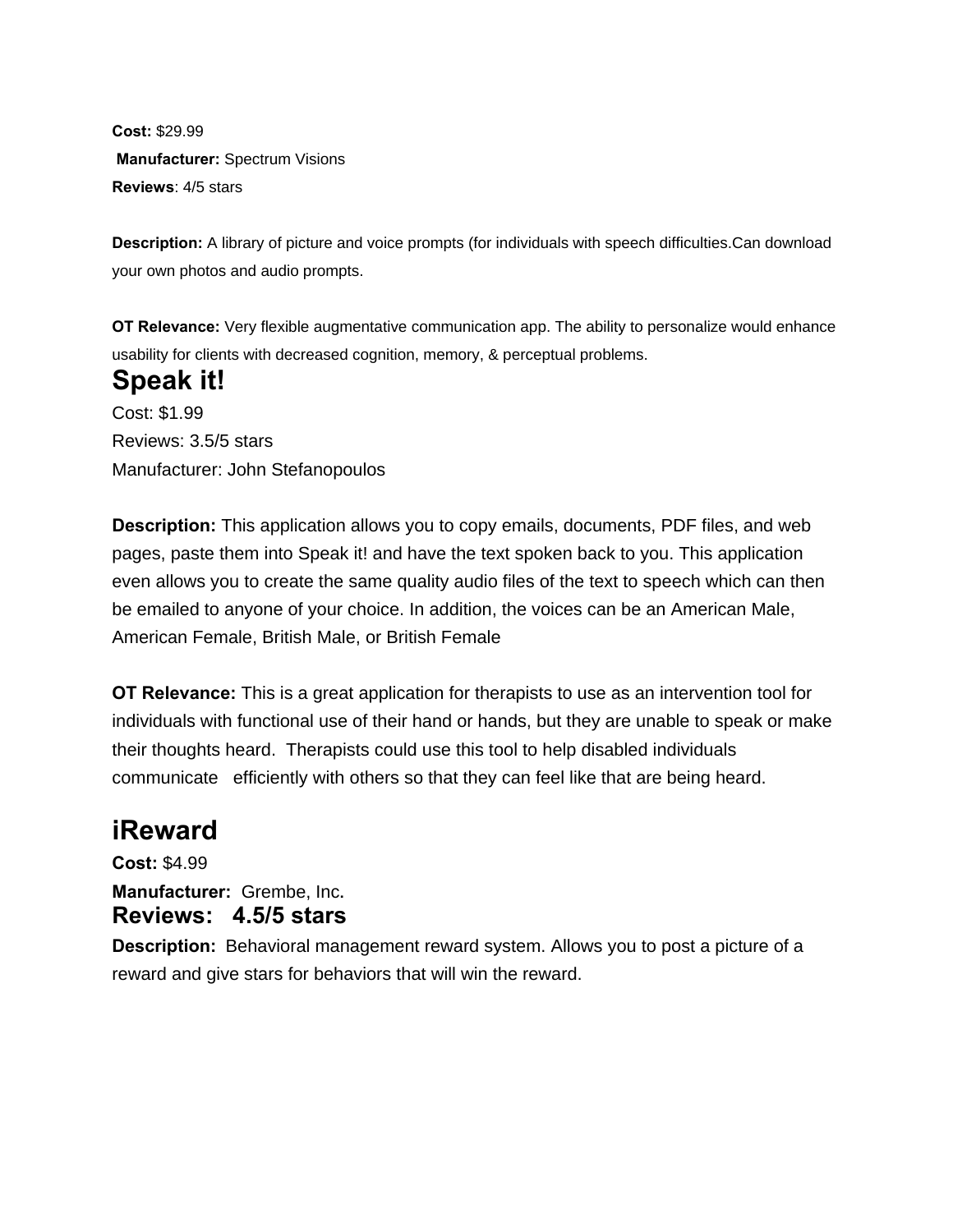## **ABC Data**

**Cost:** \$27.99 **Manufacture:** CBTAonline **Reviews:** 4.5/5 stars

**Description:** Assists professionals in ABA, special education, school psychology, and clinical psychology. Allows the professional to track sessions and document behavior.

**OT Relevance:** Clients are able to track their behavior, progress, goals and reflect on how to improve it for future sessions.

## **Behavior Breakthrough**

**Cost:** Free **Reviews:** 3/5 stars  **Manufacturer:** Southwest Research Institute

**Description:** This application provides training through simulations and an interactive environment model to display a child's behavior and intervention approaches on how to control it. The goal is to provide parents with strategies on how to cope with maladaptive behaviors independently.

**OT Relevance:** This application would be a great resource for therapists to refer to the parents/guardians/caregivers of the children that they are doing providing services to. One of the intervention sessions could be an educational session in which the therapist would introduce this resource and how to incorporate the information into their life.

**Build A Word Cost:** \$0.99 **Manufacturer:** Wordworld **Rating:** 4+

*Build A Word* is an app based on PBS Kids and has been shown to significantly improve early literacy skills. Features include "shake" words to watch the letters float on the screen